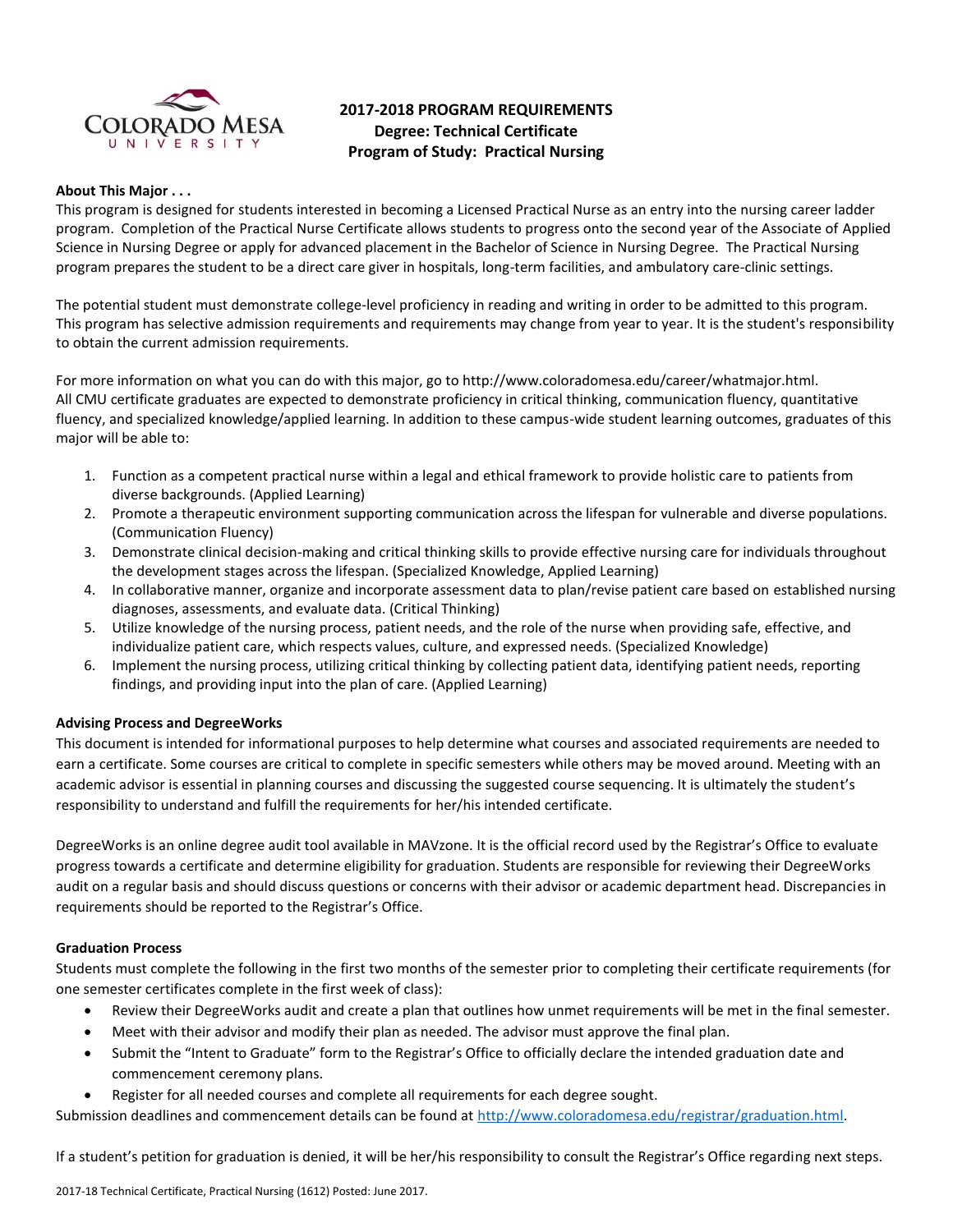# **INSTITUTIONAL CERTIFICATE REQUIREMENTS**

The following institutional requirements apply to all CMU technical certificates. Specific programs may have different requirements that must be met in addition to institutional requirements.

- Consists of 5-59 semester hours.
- Primarily 100-200 level courses.
- At least fifty percent of the credit hours must be taken at CMU.
- 2.00 cumulative GPA or higher in all CMU coursework.
- A grade lower than "C" will not be counted toward meeting the requirements.
- A course may only be used to fulfill one requirement for each degree/certificate.
- Non-traditional credit, such as advanced placement, credit by examination, credit for prior learning, cooperative education and internships, cannot exceed twenty-five percent of the semester credit hours required for a technical certificate.
- Pre-collegiate courses (usually numbered below 100) cannot be used for graduation.
- Capstone exit assessment/projects (e.g., Major Field Achievement Test) requirements are identified under Program-Specific Certificate Requirements.
- The Catalog Year determines which program sheet and certificate requirements a student must fulfill in order to graduate. Visit with your advisor or academic department to determine which catalog year and program requirements you should follow.
- See "Requirements for Undergraduate Degrees and Certificates" in the catalog for a complete list of graduation requirements.

# **PROGRAM-SPECIFIC CERTIFICATE REQUIREMENTS**

- 58 semester hours for the Technical Certificate in Practical Nursing.
- 2.00 GPA or higher in all Essential Learning, prerequisite, and nursing courses.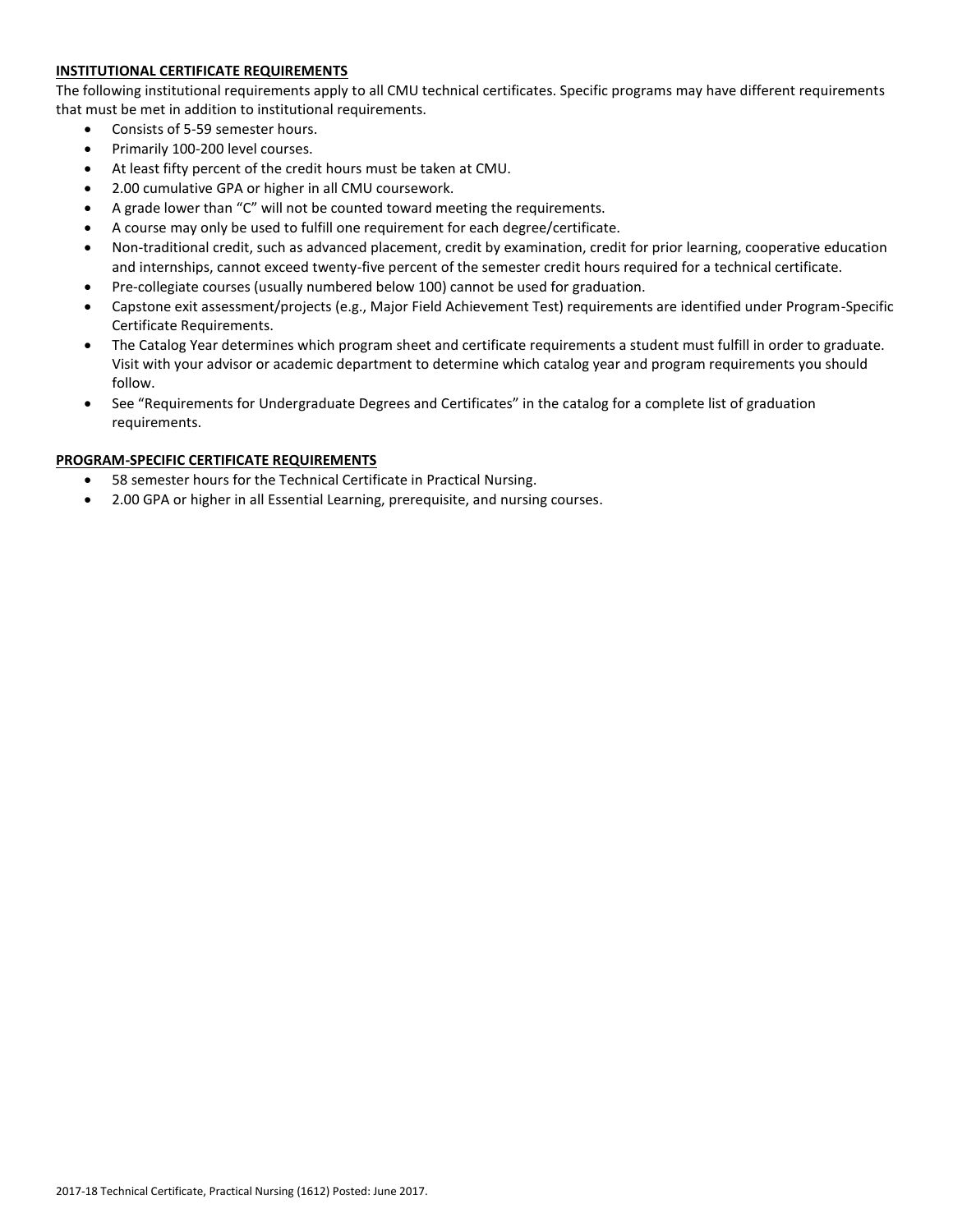### **ESSENTIAL LEARNING REQUIREMENTS** (16 Semester Hours)

### **Communication** (6 Semester Hours)

Must receive a grade of "C" or better and must be completed or in the process of completion by March 1 application deadline. "Late start" or "second module" classes beginning after March 1 deadline do not count toward Essential Learning classes.

- ENGL 111 English Composition (3)
- $\Box$  ENGL 112 English Composition (3) \*

# **History, Humanities, Social and Behavioral Science, Fine Arts, or Natural Science Courses** (6 semester hours)

- $\Box$  PSYC 223 Human Growth & Development (3) \*
- □ PSYC 150 General Psychology (3)

# **Mathematics** (4 semester hours)

 $\Box$  MATH 113 - College Algebra (4)

# **PREREQUISITE COURSES** (12 Semester Hours)

- BIOL 209 Human Anatomy & Physiology I (3)
- BIOL 209L Human Anatomy & Physiology I Laboratory (1)
- $\Box$  BIOL 210 Human Anatomy & Physiology II (3)
- BIOL 210L Human Anatomy & Physiology II Laboratory (1)
- $\Box$  BIOL 241 Pathophysiology (4)

# **TECHNICAL CERTIFICATE IN PRACTICAL NURSING COURSE REQUIREMENTS** (30 Semester Hours)

- $\Box$  NURS 101 Pharmacology Calculations (1)
- $\Box$  NURS 106 Adult Concepts I/Pharmacology (5)
- NURS 106L Adult Concepts I/Pharmacology Laboratory (2)
- $\Box$  NURS 107 Foundations of Nursing (3)
- $\Box$  NURS 107L Foundations of Nursing Laboratory (3)
- NURS 117 Obstetrics & Pediatrics (4)
- NURS 117L Obstetrics & Pediatrics Laboratory (2)
- $\Box$  NURS 156 Socialization into Practical Nursing (1)
- $\Box$  NURS 172 Adult Concepts II/Mental Health (5)
- NURS 172L Adult Concepts II/Mental Health Laboratory (4)

\*This course is counted with the Essential Learning courses, but is a prerequisite for the L.P.N. in Nursing program